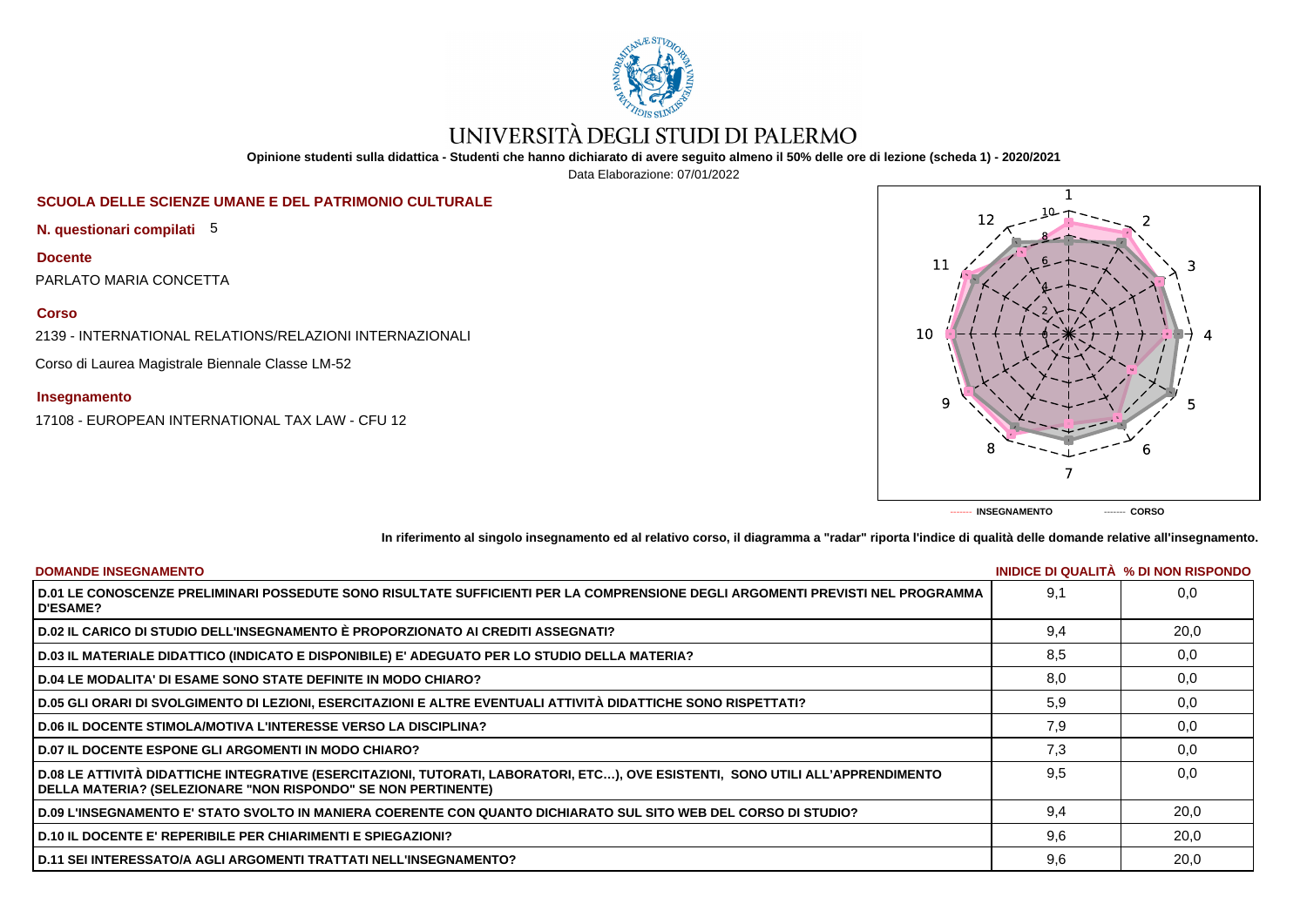**DOMANDE INSEGNAMENTO INIDICE DI QUALITÀ % DI NON RISPONDO**

**D.12 SEI COMPLESSIVAMENTE SODDISFATTO DI COME E' STATO SVOLTO QUESTO INSEGNAMENTO, ANCHE NEL CASO IN CUI QUESTO SIA STATO FRUITO CON MODALITA' A DISTANZA?**

### **INFO STUDENTE E SUGGERIMENTI**

|                                                                                                                                                             | 1° IN CORSO                                 |                                   | 2° IN CORSO                                | 3° IN CORSO                                                                                                       |                             | 4° IN CORSO         |                                                                                  |      | 5° IN CORSO |                                                                                                                                                                                                                    | 6° IN CORSO                               |         | <b>FUORI CORSO</b>  |
|-------------------------------------------------------------------------------------------------------------------------------------------------------------|---------------------------------------------|-----------------------------------|--------------------------------------------|-------------------------------------------------------------------------------------------------------------------|-----------------------------|---------------------|----------------------------------------------------------------------------------|------|-------------|--------------------------------------------------------------------------------------------------------------------------------------------------------------------------------------------------------------------|-------------------------------------------|---------|---------------------|
| <b>D.02 ANNO DI CORSO</b>                                                                                                                                   | 0,0                                         |                                   | 100,0                                      | 0,0                                                                                                               |                             |                     | 0,0                                                                              | 0,0  |             |                                                                                                                                                                                                                    | 0,0                                       |         | 0,0                 |
|                                                                                                                                                             | <b>LICEO</b><br><b>CLASSICO</b>             | LICEO SOCIO-<br><b>PEDAGOGICO</b> | <b>IST. TECNICO</b><br><b>PER GEOMETRI</b> | <b>LICEO</b><br><b>SCIENTIFICO</b>                                                                                |                             | <b>IST. TECNICO</b> | <b>COMMERCIALE PROFESSIONALE</b>                                                 | IST. |             | <b>ALTRI LICEI</b>                                                                                                                                                                                                 | <b>IST. TECNICO</b><br><b>INDUSTRIALE</b> |         | <b>ALTRO</b>        |
| <b>D.01 SCUOLA SECONDARIA DI</b><br><b>PROVENIENZA</b>                                                                                                      | 20,0                                        | 0,0                               | 0,0                                        | 0,0                                                                                                               |                             | 0,0                 |                                                                                  | 0,0  |             | 60,0                                                                                                                                                                                                               |                                           | 0,0     | 20,0                |
|                                                                                                                                                             | <b>IN SEDE</b>                              |                                   |                                            |                                                                                                                   | <b>FUORI SEDE PENDOLARE</b> |                     |                                                                                  |      |             | <b>FUORI SEDE STANZIALE</b>                                                                                                                                                                                        |                                           |         |                     |
| <b>D.02 RESIDENZA</b>                                                                                                                                       | 60,0                                        |                                   |                                            |                                                                                                                   | 40,0                        |                     |                                                                                  |      |             |                                                                                                                                                                                                                    | 0,0                                       |         |                     |
|                                                                                                                                                             | $0 - 30$                                    | $31 - 60$                         | 61-90                                      | $91 - 120$                                                                                                        |                             | 121-150             | 151-180                                                                          |      | 181-210     | 211-240                                                                                                                                                                                                            |                                           | 241-270 | 271-300             |
| <b>D.03 NUMERO TOTALE DI CREDITI</b><br><b>ACQUISITI ALLA DATA DELLA</b><br><b>RILEVAZIONE</b>                                                              | 40,0                                        | 60,0                              | 0,0                                        | 0,0                                                                                                               |                             | 0,0                 | 0,0                                                                              |      | 0,0         | 0,0                                                                                                                                                                                                                |                                           | 0,0     | 0,0                 |
|                                                                                                                                                             | <b>ESCLUSIVAMENTE IN</b><br><b>PRESENZA</b> |                                   |                                            | SIMULTANEAMENTE IN<br>PRESENZA O IN MODALITÀ<br><b>BLENDED (IN PARTE A</b><br><b>DISTANZA)</b>                    |                             | <b>DISTANZA,</b>    | <b>ESCLUSIVAMENTE A</b><br><b>PREVALENTEMENTE IN</b><br><b>MODALITÀ SINCRONA</b> |      |             | <b>ESCLUSIVAMENTE A</b><br><b>DISTANZA.</b><br><b>PREVALENTEMENTE IN</b><br><b>MODALITÀ ASINCRONA (CON</b><br><b>PUBBLICAZIONE DI LEZIONI</b><br><b>REGISTRATE ED EVENTUALI</b><br><b>INCONTRI CON IL DOCENTE)</b> |                                           |         | <b>NON RISPONDO</b> |
| <b>D.13 L'INSEGNAMENTO È STATO</b><br><b>EROGATO DAL DOCENTE</b>                                                                                            | 0,0                                         |                                   |                                            | 0,0                                                                                                               | 20,0<br>60,0                |                     |                                                                                  | 20,0 |             |                                                                                                                                                                                                                    |                                           |         |                     |
|                                                                                                                                                             | <b>INTERAMENTE IN PRESENZA</b>              |                                   |                                            | <b>PREVALENTEMENTE IN</b><br>PRESENZA (PER OLTRE IL 75% E PARZIALMENTE A DISTANZA<br><b>DEL MONTE ORE TOTALE)</b> |                             |                     | (CIRCA IL 50% DELLE ORE PER<br><b>CIASCUNA MODALITÀ)</b>                         |      |             | <b>PARZIALMENTE IN PRESENZA ESCLUSIVAMENTE A DISTANZA</b>                                                                                                                                                          |                                           |         | <b>NON RISPONDO</b> |
| <b>D.14 IN CASO DI DIDATTICA</b><br>"BLENDED" O DI LEZIONI RESE<br>DISPONIBILI IN PIATTAFORMA, HAI<br><b>SCELTO DI FREQUENTARE</b><br><b>L'INSEGNAMENTO</b> | 0,0                                         |                                   |                                            | 0,0                                                                                                               |                             |                     | 20,0                                                                             |      |             | 40,0                                                                                                                                                                                                               |                                           |         | 40,0                |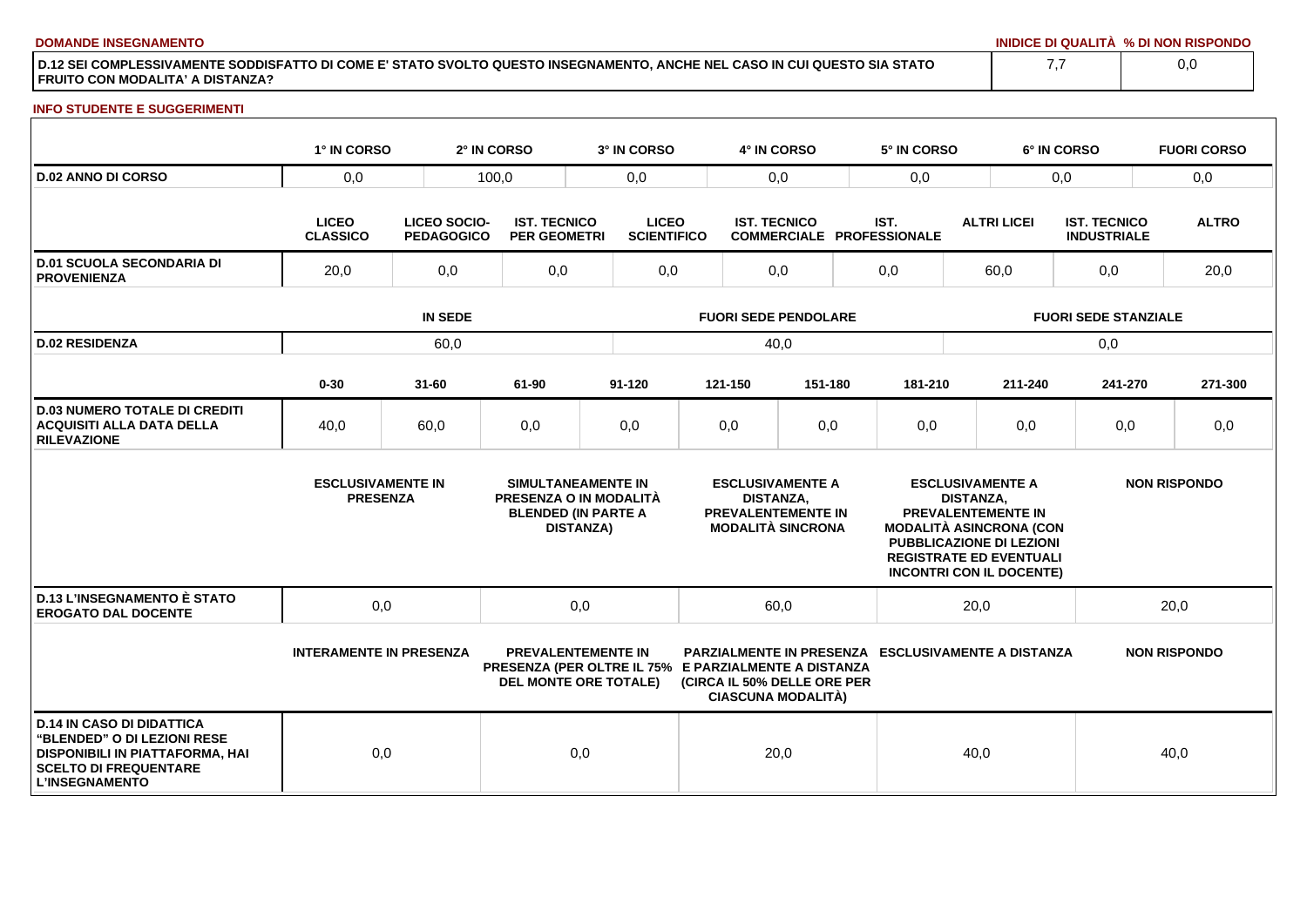|                                                                                                                                                                                                             |                                                                                                                                                                                                                  | SÌ             |  | <b>NO</b>                                                                                                       |                                                                  |      |                                                                | <b>SOLO IN PARTE</b>                                             |                                                             |                                                                                 |            | <b>NON RISPONDO</b> |                     |      |                               |
|-------------------------------------------------------------------------------------------------------------------------------------------------------------------------------------------------------------|------------------------------------------------------------------------------------------------------------------------------------------------------------------------------------------------------------------|----------------|--|-----------------------------------------------------------------------------------------------------------------|------------------------------------------------------------------|------|----------------------------------------------------------------|------------------------------------------------------------------|-------------------------------------------------------------|---------------------------------------------------------------------------------|------------|---------------------|---------------------|------|-------------------------------|
| <b>D.15 INDIPENDENTEMENTE DALLA</b><br><b>MODALITÀ DI EROGAZIONE</b><br>DELL'INSEGNAMENTO, IL DOCENTE<br>HA RESO DISPONIBILI LE SUE LEZIONI<br><b>REGISTRATE SU PIATTAFORMA?</b>                            | 0,0                                                                                                                                                                                                              |                |  | 80,0                                                                                                            |                                                                  |      |                                                                | 0,0                                                              |                                                             |                                                                                 |            | 20,0                |                     |      |                               |
|                                                                                                                                                                                                             | <b>TRAMITE</b><br><b>RICEVIMENTO SU</b><br>PIATTAFORMA,<br><b>NEGLI ORARI</b><br><b>PREDEFINITI DAL</b><br><b>DOCENTE</b>                                                                                        |                |  | <b>TRAMITE</b><br><b>APPUNTAMENTI A</b><br><b>RICHIESTA SU</b><br><b>PIATTAFORMA</b>                            | <b>TRAMITE EMAIL</b>                                             |      |                                                                | <b>TRAMITE CHAT O</b><br>PER TELEFONO, SU<br><b>APPUNTAMENTO</b> | DURANTE LE LEZIONI DURANTE LE LEZIONI<br><b>IN PRESENZA</b> |                                                                                 | A DISTANZA |                     | <b>NON RISPONDO</b> |      |                               |
| D.16 CON QUALI MODALITÀ HAI<br><b>INTERAGITO PREVALENTEMENTE CON</b><br>IL DOCENTE DURANTE LA FASE DI<br><b>SVOLGIMENTO DELL'INSEGNAMENTO?</b>                                                              | 20,0<br>0,0                                                                                                                                                                                                      |                |  | 20,0                                                                                                            |                                                                  | 0,0  |                                                                |                                                                  | 0,0                                                         |                                                                                 | 40,0       |                     |                     | 20,0 |                               |
|                                                                                                                                                                                                             | $\mathbf{1}$                                                                                                                                                                                                     | $\overline{2}$ |  | 3                                                                                                               | 4                                                                | 5    |                                                                | 6                                                                | $\overline{7}$                                              |                                                                                 | 8          | 9                   |                     | 10   | <b>NON</b><br><b>RISPONDO</b> |
| D.17 IL DOCENTE TI E SEMBRATO A<br><b>SUO AGIO NELLA GESTIONE DELLA</b><br><b>DIDATTICA A DISTANZA?</b>                                                                                                     | 0,0                                                                                                                                                                                                              | 0,0            |  | 0,0                                                                                                             | 0,0                                                              | 20,0 |                                                                | 0,0                                                              | 20,0                                                        |                                                                                 | 0,0        |                     |                     | 40,0 | 20,0                          |
|                                                                                                                                                                                                             | <b>NELLA STESSA CITTÀ SEDE</b><br>IN UN'ALTRA CITTÀ/PAESE,<br>IN UN'ALTRA CITTÀ/PAESE, A<br><b>ENTRO 50 KM DALLA SEDE</b><br>PIÙ DI 50 KM DALLA SEDE DEL<br><b>DEL CORSO</b><br><b>DEL CORSO</b><br><b>CORSO</b> |                |  |                                                                                                                 | IN UN ALTRO PAESE UE O<br><b>NON RISPONDO</b><br><b>EXTRA UE</b> |      |                                                                |                                                                  |                                                             |                                                                                 |            |                     |                     |      |                               |
| <b>D.18 NEL PERIODO DI FREQUENZA</b><br>DELL'INSEGNAMENTO HAI ABITATO<br><b>PREVALENTEMENTE:</b>                                                                                                            |                                                                                                                                                                                                                  | 60,0           |  |                                                                                                                 | 0,0                                                              |      |                                                                | 20,0                                                             |                                                             | 0,0                                                                             |            | 20,0                |                     |      |                               |
|                                                                                                                                                                                                             | <b>UNO SPAZIO PRIVATO</b>                                                                                                                                                                                        |                |  | SI, HO AVUTO A DISPOSIZIONE SI, HO AVUTO A DISPOSIZIONE SI, HO AVUTO A DISPOSIZIONE<br>UNO SPAZIO CONDIVISO CON | <b>ORARI A ROTAZIONE</b>                                         |      | <b>UNO SPAZIO CONDIVISO E</b><br><b>CON SOVRAPPOSIZIONE DI</b> | <b>ORARI</b>                                                     |                                                             | <b>NO, NON HO AVUTO A</b><br><b>DISPOSIZIONE UNO SPAZIO</b><br><b>SPECIFICO</b> |            | <b>NON RISPONDO</b> |                     |      |                               |
| <b>D.19 NELL'ALLOGGIO IN CUI HAI</b><br><b>ABITATO HAI AVUTO A DISPOSIZIONE</b><br>UNO SPAZIO NEL QUALE POTERE<br>SVOLGERE EVENTUALI ATTIVITÀ DI<br>STUDIO A DISTANZA (LEZIONI,<br>COLLOQUI CON DOCENTI, )? |                                                                                                                                                                                                                  | 80,0           |  |                                                                                                                 | 0,0                                                              |      |                                                                | 0,0                                                              |                                                             |                                                                                 |            | 0,0                 |                     | 20,0 |                               |
|                                                                                                                                                                                                             |                                                                                                                                                                                                                  | <b>PC</b>      |  |                                                                                                                 | <b>TABLET</b>                                                    |      |                                                                | <b>SMARTPHONE</b><br><b>ALTRO</b>                                |                                                             |                                                                                 |            | <b>NON RISPONDO</b> |                     |      |                               |
| <b>D.20 DURANTE LA FREQUENZA</b><br><b>DELL'INSEGNAMENTO QUALE</b><br>STRUMENTAZIONE HAI UTILIZZATO IN<br><b>CASA PIÙ FREQUENTEMENTE?</b>                                                                   |                                                                                                                                                                                                                  | 100,0          |  |                                                                                                                 | 0,0                                                              |      |                                                                | 0,0                                                              |                                                             | 0,0                                                                             |            | 0,0                 |                     |      |                               |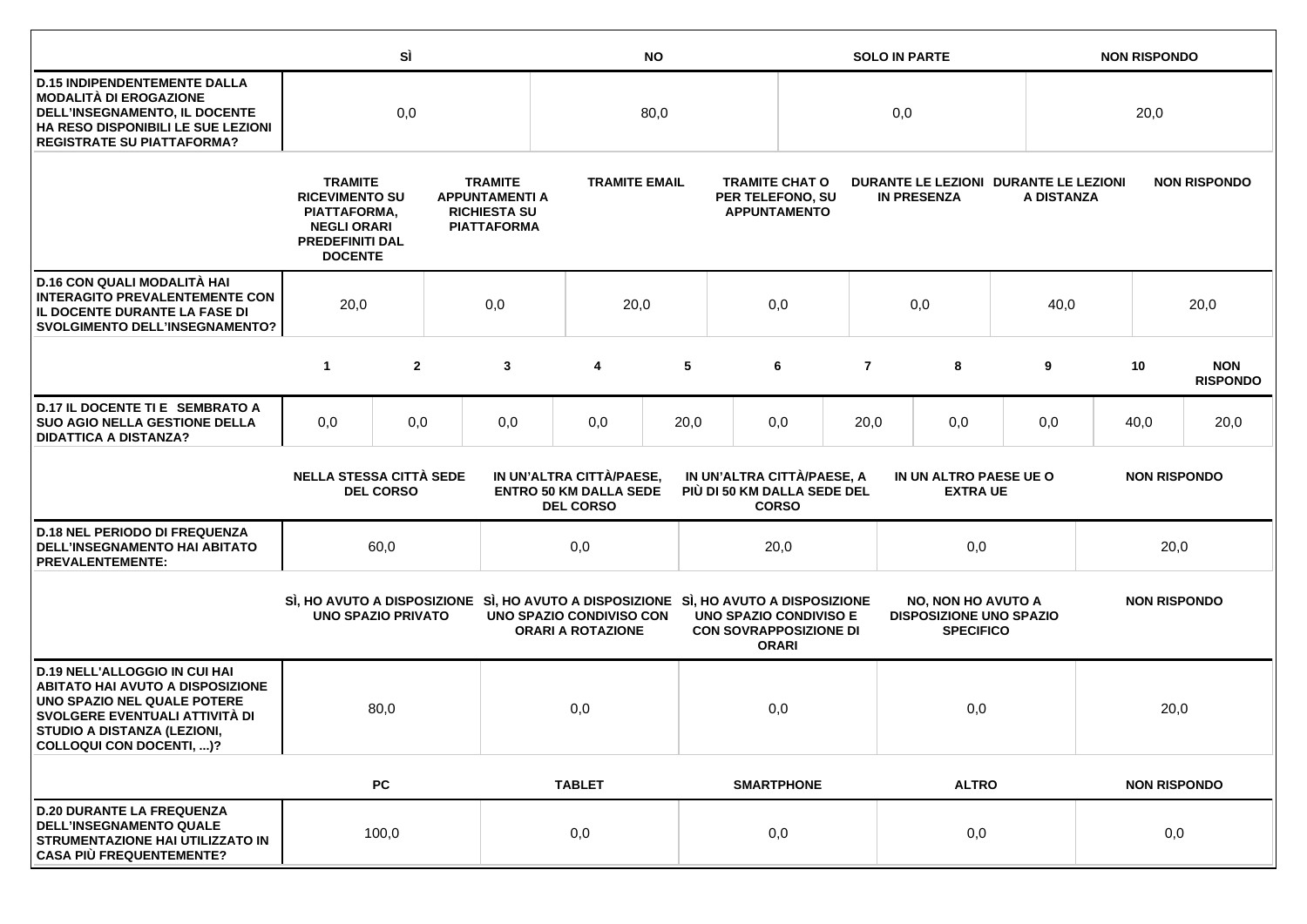|                                                                                                                                                                                                                                                                                    |              | AD USO ESCLUSIVAMENTE<br><b>PERSONALE</b> |              | AD USO CONDIVISO, CON<br><b>ORARI A ROTAZIONE</b> |           | AD USO CONDIVISO, CON<br>SOVRAPPOSIZIONE DI ORARI |                |                     | <b>NON HO AVUTO A</b><br><b>DISPOSIZIONE IN CASA</b><br><b>ALCUNO STRUMENTO</b> |     | <b>NON RISPONDO</b> |                               |  |  |  |
|------------------------------------------------------------------------------------------------------------------------------------------------------------------------------------------------------------------------------------------------------------------------------------|--------------|-------------------------------------------|--------------|---------------------------------------------------|-----------|---------------------------------------------------|----------------|---------------------|---------------------------------------------------------------------------------|-----|---------------------|-------------------------------|--|--|--|
| <b>D.21 CON QUALE MODALITÀ DI</b><br>UTILIZZO HAI AVUTO A DISPOSIZIONE<br>IN CASA UN PC/TABLET?                                                                                                                                                                                    | 100,0<br>0,0 |                                           |              |                                                   | 0,0       |                                                   |                |                     |                                                                                 |     | 0,0                 |                               |  |  |  |
|                                                                                                                                                                                                                                                                                    | $\mathbf{1}$ | $\mathbf{2}$                              | $\mathbf{3}$ | 4                                                 | 5         | 6                                                 | $\overline{7}$ |                     | 8                                                                               | 9   | 10                  | <b>NON</b><br><b>RISPONDO</b> |  |  |  |
| <b>D.22 LE APPARECCHIATURE</b><br>(COMPUTER, TABLET, TELEFONINO) E<br>LA CONNESSIONE INTERNET A TUA<br><b>DISPOSIZIONE TI HANNO PERMESSO</b><br>DI FRUIRE IN MODO SODDISFACENTE<br>(AUDIO, VIDEO, INTERATTIVITÀ) DELLE<br>ATTIVITÀ DELL'INSEGNAMENTO<br><b>EROGATE A DISTANZA?</b> | 0,0          | 0,0                                       | 0,0          | 0,0                                               | 0,0       | 20,0                                              | 20,0           |                     | 20,0                                                                            | 0,0 | 40,0                | 0,0                           |  |  |  |
|                                                                                                                                                                                                                                                                                    |              | SI<br><b>NO</b>                           |              |                                                   |           |                                                   |                |                     | <b>NON RISPONDO</b>                                                             |     |                     |                               |  |  |  |
| <b>D.23 SUGGERISCI DI ALLEGGERIRE IL</b><br><b>CARICO DIDATTICO COMPLESSIVO</b>                                                                                                                                                                                                    |              | 20,0<br>60,0                              |              |                                                   |           |                                                   |                |                     | 20,0                                                                            |     |                     |                               |  |  |  |
|                                                                                                                                                                                                                                                                                    |              | SI<br><b>NO</b>                           |              |                                                   |           |                                                   |                |                     | <b>NON RISPONDO</b>                                                             |     |                     |                               |  |  |  |
| <b>D.24 SUGGERISCI DI AUMENTARE</b><br>L'ATTIVITA' DI SUPPORTO DIDATTICO                                                                                                                                                                                                           |              | 0,0                                       |              |                                                   | 80,0      |                                                   |                | 20,0                |                                                                                 |     |                     |                               |  |  |  |
|                                                                                                                                                                                                                                                                                    |              | <b>SI</b>                                 |              |                                                   | <b>NO</b> |                                                   |                |                     |                                                                                 |     | <b>NON RISPONDO</b> |                               |  |  |  |
| <b>D.25 SUGGERISCI DI FORNIRE PIU'</b><br><b>CONOSCENZE DI BASE</b>                                                                                                                                                                                                                |              | 40,0                                      |              |                                                   | 60,0      |                                                   |                |                     |                                                                                 | 0,0 |                     |                               |  |  |  |
|                                                                                                                                                                                                                                                                                    |              | SI                                        |              |                                                   |           | <b>NO</b>                                         |                | <b>NON RISPONDO</b> |                                                                                 |     |                     |                               |  |  |  |
| <b>D.26 SUGGERISCI DI ELIMINARE DAL</b><br>PROGRAMMA ARGOMENTI GIA'<br>TRATTATI IN ALTRI INSEGNAMENTI                                                                                                                                                                              |              | 0,0                                       |              | 100,0                                             |           |                                                   |                |                     |                                                                                 | 0,0 |                     |                               |  |  |  |
|                                                                                                                                                                                                                                                                                    |              | SI                                        |              |                                                   | <b>NO</b> |                                                   |                |                     |                                                                                 |     | <b>NON RISPONDO</b> |                               |  |  |  |
| <b>D.27 SUGGERISCI DI MIGLIORARE IL</b><br><b>COORDINAMENTO CON ALTRI</b><br><b>INSEGNAMENTI</b>                                                                                                                                                                                   |              | 20,0                                      |              |                                                   | 80,0      |                                                   |                |                     | 0,0                                                                             |     |                     |                               |  |  |  |
|                                                                                                                                                                                                                                                                                    |              | SI                                        |              |                                                   |           | <b>NO</b>                                         |                |                     |                                                                                 |     | <b>NON RISPONDO</b> |                               |  |  |  |
| <b>D.28 SUGGERISCI DI MIGLIORARE LA</b><br><b>QUALITA' DEL MATERIALE DIDATTICO</b>                                                                                                                                                                                                 |              | 20,0                                      |              | 80,0                                              |           |                                                   |                |                     | 0,0                                                                             |     |                     |                               |  |  |  |